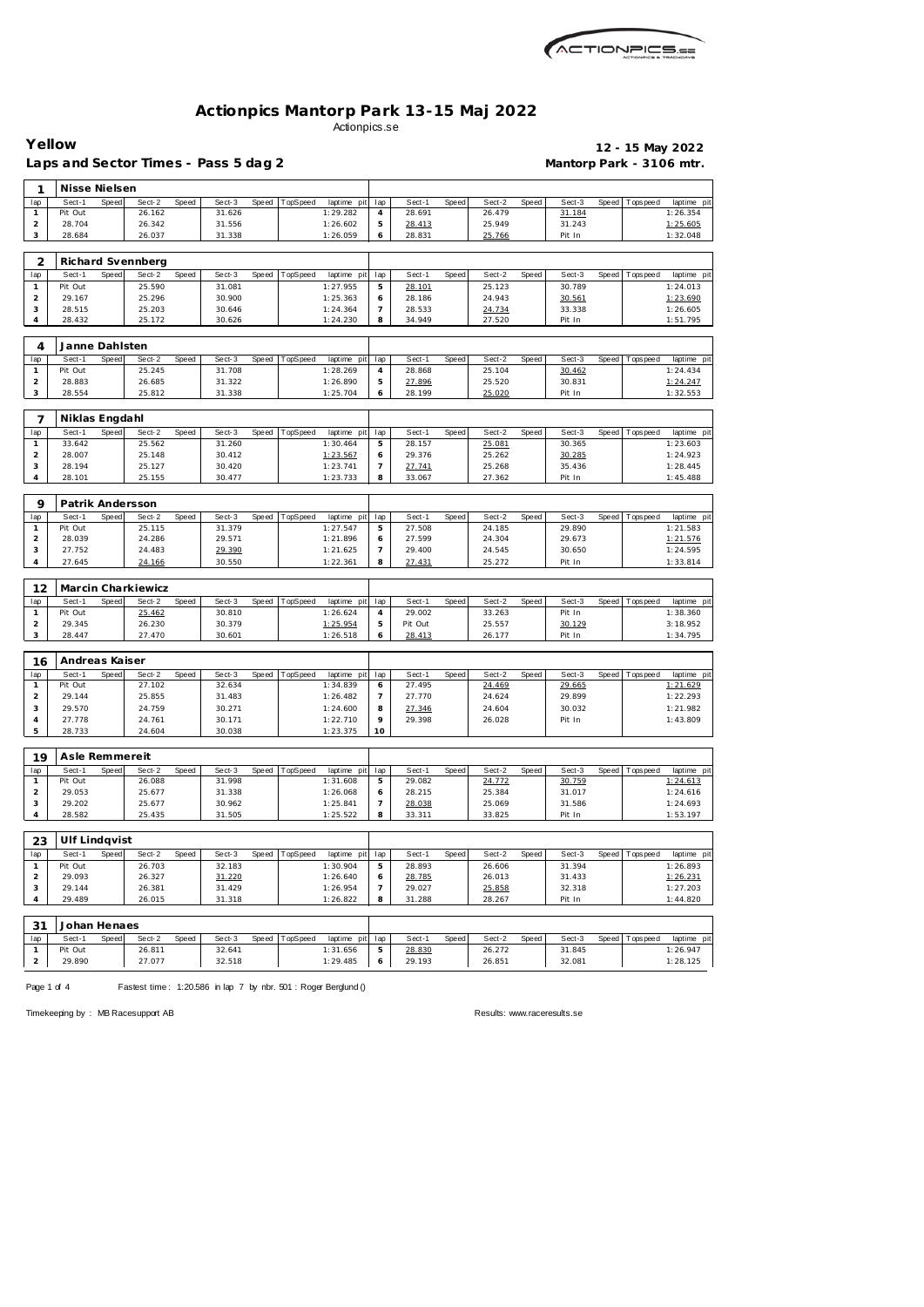

## **Actionpics Mantorp Park 13-15 Maj 2022** Actionpics.se

|                                | Yellow            |              |                                      |       |                  |       |          |                         |                     |                  |       |                  |       |                          |       | 12 - 15 May 2022 |                                                    |
|--------------------------------|-------------------|--------------|--------------------------------------|-------|------------------|-------|----------|-------------------------|---------------------|------------------|-------|------------------|-------|--------------------------|-------|------------------|----------------------------------------------------|
|                                |                   |              | Laps and Sector Times - Pass 5 dag 2 |       |                  |       |          |                         |                     |                  |       |                  |       | Mantorp Park - 3106 mtr. |       |                  |                                                    |
| 3<br>4                         | 29.317<br>28.968  |              | 26.214<br>25.727                     |       | 31.933<br>31.229 |       |          | 1:27.464<br>1:25.924    | $\overline{7}$<br>8 | 29.115           |       | 27.948           |       | Pit In                   |       |                  | 1:38.903                                           |
|                                |                   |              |                                      |       |                  |       |          |                         |                     |                  |       |                  |       |                          |       |                  |                                                    |
| 32                             | Michael Torsson   |              |                                      |       |                  |       |          |                         |                     |                  |       |                  |       |                          |       |                  |                                                    |
| lap<br>$\mathbf{1}$            | Sect-1<br>35.953  | Speed        | Sect-2<br>26.971                     | Speed | Sect-3<br>31.977 | Speed | TopSpeed | laptime pit<br>1:34.901 | lap<br>5            | Sect-1<br>28.581 | Speed | Sect-2<br>25.902 | Speed | Sect-3<br>31.198         | Speed | Tops pee d       | laptime pit<br>1:25.681                            |
| $\overline{c}$                 | 29.234            |              | 26.127                               |       | 31.413           |       |          | 1:26.774                | 6                   | 28.761           |       | 25.730           |       | 32.578                   |       |                  | 1:27.069                                           |
| 3                              | 29.208            |              | 26.218                               |       | 31.574           |       |          | 1:27.000                | 7                   | 28.235           |       | 25.967           |       | 31.275                   |       |                  | 1:25.477                                           |
| 4                              | 28.802            |              | 25.643                               |       | 31.582           |       |          | 1:26.027                | 8                   | 28.232           |       | 27.265           |       | Pit In                   |       |                  | 1:38.156                                           |
| 40                             | Lars Nordström    |              |                                      |       |                  |       |          |                         |                     |                  |       |                  |       |                          |       |                  |                                                    |
| lap                            | Sect-1            | Speed        | Sect-2                               | Speed | Sect-3           | Speed | TopSpeed | laptime pit             | lap                 | Sect-1           | Speed | Sect-2           | Speed | Sect-3                   | Speed | Tops pee d       | laptime pit                                        |
| $\mathbf{1}$                   | Pit Out           |              | 24.763                               |       | 31.613           |       |          | 1:27.249                | 5                   | 28.533           |       | 24.780           |       | 30.689                   |       |                  | 1:24.002                                           |
| $\overline{2}$                 | 28.206            |              | 24.842                               |       | 30.326           |       |          | 1:23.374                | 6                   | 28.640           |       | 25.086           |       | 30.797                   |       |                  | 1:24.523                                           |
| 3                              | 28.161            |              | 25.076                               |       | 30.421           |       |          | 1:23.658                | 7                   | 28.300           |       | 25.679           |       | 35.938                   |       |                  | 1:29.917                                           |
| 4                              | 28.313            |              | 24.934                               |       | 30.545           |       |          | 1:23.792                | 8                   | 34.607           |       | 28.732           |       | Pit In                   |       |                  | 1:46.449                                           |
| 42                             | Marcus Meijer     |              |                                      |       |                  |       |          |                         |                     |                  |       |                  |       |                          |       |                  |                                                    |
| lap                            | Sect-1            | Speed        | Sect-2                               | Speed | Sect-3           | Speed | TopSpeed | laptime pit             | lap                 | Sect-1           | Speed | Sect-2           | Speed | Sect-3                   | Speed | Tops pee d       | laptime pit                                        |
| $\mathbf{1}$                   | Pit Out           |              | 27.278                               |       | 33.134           |       |          | 1:33.810                | 5                   | 30.308           |       | 27.332           |       | 32.733                   |       |                  | 1:30.373                                           |
| $\overline{a}$                 | 29.885            |              | 26.089                               |       | 32.485           |       |          | 1:28.459                | 6                   | 30.114           |       | 26.163           |       | 32.547                   |       |                  | 1:28.824                                           |
| 3                              | 30.568            |              | 26.138                               |       | 32.493           |       |          | 1:29.199                | 7                   | 29.718           |       | 26.284           |       | 32.406                   |       |                  | 1:28.408                                           |
| 4                              | 30.131            |              | 26.282                               |       | 32.147           |       |          | 1:28.560                | 8                   | 29.700           |       | 26.291           |       | Pit In                   |       |                  | 1:41.066                                           |
| 45                             | Ulf Lindquist     |              |                                      |       |                  |       |          |                         |                     |                  |       |                  |       |                          |       |                  |                                                    |
| lap                            | Sect-1            | Speed        | Sect-2                               | Speed | Sect-3           | Speed | TopSpeed | laptime pit             | lap                 | Sect-1           | Speed | Sect-2           | Speed | Sect-3                   | Speed | Tops peed        | laptime pit                                        |
| $\mathbf{1}$                   | Pit Out           |              | 27.993                               |       | 33.897           |       |          | 1:36.816                | 5                   | 30.721           |       | 27.450           |       | 33.461                   |       |                  | 1:31.632                                           |
| $\overline{2}$                 | 29.920            |              | 28.412                               |       | 33.653           |       |          | 1:31.985                | 6                   | 30.810           |       | 28.052           |       | 41.305                   |       |                  | 1:40.167                                           |
| 3<br>4                         | 30.507<br>29.535  |              | 27.499<br>27.740                     |       | 33.467<br>32.762 |       |          | 1:31.473<br>1:30.037    | 7<br>8              | 31.732           |       | 27.685           |       | Pit In                   |       |                  | 1:44.168                                           |
|                                |                   |              |                                      |       |                  |       |          |                         |                     |                  |       |                  |       |                          |       |                  |                                                    |
| 54                             |                   |              | John-Inge Asperheim                  |       |                  |       |          |                         |                     |                  |       |                  |       |                          |       |                  |                                                    |
| lap                            | Sect-1            | <b>Speed</b> | Sect-2                               | Speed | Sect-3           | Speed | TopSpeed | laptime pit             | lap                 | Sect-1           | Speed | Sect-2           | Speed | Sect-3                   | Speed | Tops pee d       | laptime pit                                        |
| $\mathbf{1}$                   | Pit Out           |              | 25.580                               |       | 31.661           |       |          | 1:30.479                | 5                   | 28.090           |       | 24.699           |       | 30.325                   |       |                  | 1:23.114                                           |
| $\overline{c}$                 | 28.468            |              | 25.211<br>25.368                     |       | 31.222<br>30.571 |       |          | 1:24.901<br>1:24.290    | 6<br>7              | 28.153<br>27.875 |       | 25.202<br>25.530 |       | 30.592<br>40.545         |       |                  | 1:23.947<br>1:33.950                               |
|                                |                   |              |                                      |       |                  |       |          |                         | 8                   |                  |       |                  |       |                          |       |                  | 1:43.789                                           |
| 3<br>$\overline{4}$            | 28.351<br>27.911  |              | 24.901                               |       | 31.131           |       |          | 1:23.943                |                     | 34.014           |       | 28.843           |       | Pit In                   |       |                  |                                                    |
|                                |                   |              |                                      |       |                  |       |          |                         |                     |                  |       |                  |       |                          |       |                  |                                                    |
| 58                             | Andreas Barman    |              |                                      |       |                  |       |          |                         |                     |                  |       |                  |       |                          |       |                  |                                                    |
| lap                            | Sect-1            | Speed        | Sect-2                               | Speed | Sect-3           | Speed | TopSpeed | laptime pit             | lap                 | Sect-1           | Speed | Sect-2           | Speed | Sect-3                   | Speed | T ops pee d      |                                                    |
| $\mathbf{1}$                   | Pit Out           |              | 26.025                               |       | 32.044           |       |          | 1:30.189                | 5                   | 29.447           |       | 25.601           |       | 31.301                   |       |                  | 1:26.349                                           |
| $\overline{c}$                 | 28.735            |              | 25.589                               |       | 31.193           |       |          | 1:25.517                | 6                   | 28.573           |       | 25.551           |       | 30.903                   |       |                  | 1:25.027                                           |
| 3<br>4                         | 28.539<br>28.681  |              | 25.516<br>25.501                     |       | 31.096<br>31.316 |       |          | 1:25.151<br>1:25.498    | 7<br>8              | 28.673           |       | 27.131           |       | Pit In                   |       |                  | 1:38.857                                           |
|                                |                   |              |                                      |       |                  |       |          |                         |                     |                  |       |                  |       |                          |       |                  |                                                    |
| 65                             | Max Eriksson      |              |                                      |       |                  |       |          |                         |                     |                  |       |                  |       |                          |       |                  | laptime pit                                        |
| lap                            | Sect-1            | Speed        | Sect-2                               | Speed | Sect-3           | Speed | TopSpeed | laptime pit             | lap                 | Sect-1           | Speed | Sect-2           | Speed | Sect-3                   | Speed | Topspeed         |                                                    |
| $\mathbf{1}$                   | 35.689            |              | 25.874                               |       | 32.555           |       |          | 1:34.118                | 5                   | 27.910           |       | 25.117           |       | 31.015                   |       |                  | 1:24.042                                           |
| $\overline{a}$                 | 28.946            |              | 25.127                               |       | 30.813           |       |          | 1:24.886                | 6                   | 27.954           |       | 25.220           |       | 31.475                   |       |                  | 1:24.649                                           |
| 3<br>4                         | 28.034<br>28.127  |              | 24.982<br>25.238                     |       | 30.564<br>30.804 |       |          | 1:23.580<br>1:24.169    | 7<br>8              | 28.491<br>27.888 |       | 24.936<br>25.865 |       | 30.717<br>Pit In         |       |                  | 1:24.144<br>1:33.851                               |
|                                |                   |              |                                      |       |                  |       |          |                         |                     |                  |       |                  |       |                          |       |                  |                                                    |
| 69                             | Joakim Tränck     |              |                                      |       |                  |       |          |                         |                     |                  |       |                  |       |                          |       |                  |                                                    |
| lap                            | Sect-1<br>Pit Out | Speed        | Sect-2                               | Speed | Sect-3           | Speed | TopSpeed | laptime pit             | lap                 | Sect-1           | Speed | Sect-2           | Speed | Sect-3                   | Speed | Tops peed        |                                                    |
| $\mathbf{1}$<br>$\overline{2}$ | 30.049            |              | 27.012<br>26.307                     |       | 33.284<br>32.707 |       |          | 1:34.002<br>1:29.063    | 5<br>6              | 29.910<br>29.767 |       | 26.301<br>26.126 |       | 32.324<br>32.484         |       |                  | laptime pit<br>laptime pit<br>1:28.535<br>1:28.377 |
| 3                              | 30.018            |              | 26.109                               |       | 32.384           |       |          | 1:28.511                | $\overline{7}$      | 29.447           |       | 26.035           |       | 32.113                   |       |                  | 1:27.595                                           |
| 4                              | 29.749            |              | 26.062                               |       | 32.422           |       |          | 1:28.233                | 8                   | 29.753           |       | 26.510           |       | Pit In                   |       |                  | 1:40.574                                           |
|                                |                   |              |                                      |       |                  |       |          |                         |                     |                  |       |                  |       |                          |       |                  |                                                    |
| 73                             | Oliver Ryrvall    |              |                                      |       |                  |       |          |                         |                     |                  |       |                  |       |                          |       |                  |                                                    |
| lap<br>$\mathbf{1}$            | Sect-1<br>Pit Out | Speed        | Sect-2<br>26.249                     | Speed | Sect-3<br>31.166 | Speed | TopSpeed | laptime pit<br>1:29.985 | lap<br>4            | Sect-1<br>29.112 | Speed | Sect-2<br>25.865 | Speed | Sect-3<br>31.125         | Speed | Tops peed        | laptime pit<br>1:26.102                            |
| $\overline{2}$                 | 27.707            |              | 25.960                               |       | 30.344           |       |          | 1:24.011                | 5                   | 27.328           |       | 25.772           |       | 30.267                   |       |                  | 1:23.367                                           |
| 3                              | 28.038            |              | 25.655                               |       | 30.826           |       |          | 1:24.519                | 6                   | 27.036           |       | 25.542           |       | 30.071                   |       |                  | 1:22.649                                           |

Page 2 of 4 Fastest time: 1:20.586 in lap 7 by nbr. 501 : Roger Berglund ()

Timekeeping by : MB Racesupport AB Results:<www.raceresults.se>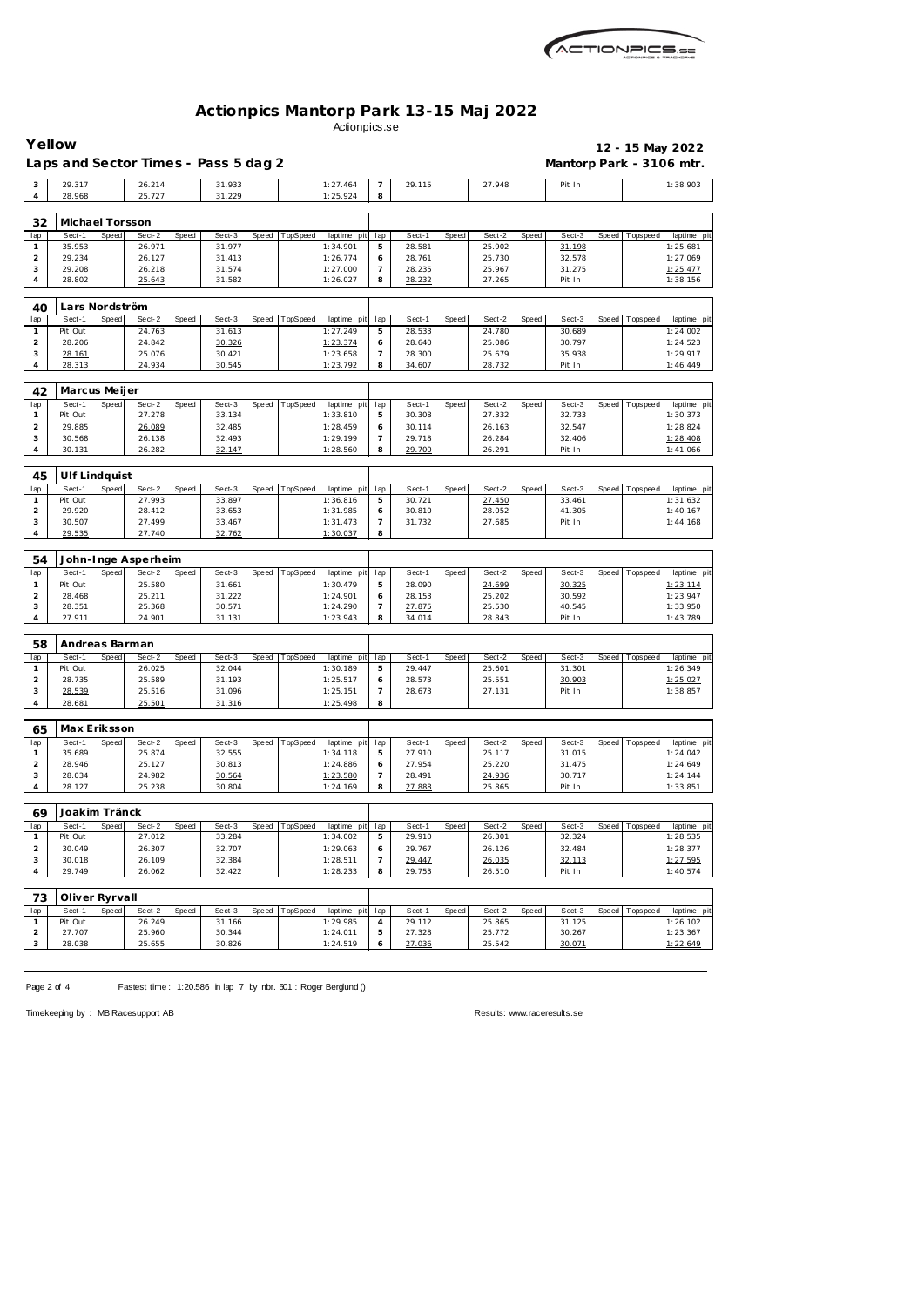| ACTIONPICS.sa |
|---------------|
|               |

## **Actionpics Mantorp Park 13-15 Maj 2022** Actionpics.se

**Yellow 12 - 15 May 2022**

|                         |                           |       |                  |       | Laps and Sector Times - Pass 5 dag 2 |       |                  |                      |                     |                  |       |                  |       |                  |       | Mantorp Park - 3106 mtr. |                      |
|-------------------------|---------------------------|-------|------------------|-------|--------------------------------------|-------|------------------|----------------------|---------------------|------------------|-------|------------------|-------|------------------|-------|--------------------------|----------------------|
| 78                      | Robin Halemark            |       |                  |       |                                      |       |                  |                      |                     |                  |       |                  |       |                  |       |                          |                      |
| lap                     | Sect-1                    | Speed | Sect-2           | Speed | Sect-3                               | Speed | TopSpeed         | laptime pit          | lap                 | Sect-1           | Speed | Sect-2           | Speed | Sect-3           | Speed | Tops pee d               | laptime pit          |
| $\mathbf{1}$            | Pit Out                   |       | 25.907           |       | 32.257                               |       |                  | 1:32.567             | 6                   | 29.552           |       | 25.908           |       | 31.866           |       |                          | 1:27.326             |
| $\overline{\mathbf{c}}$ | 29.654                    |       | 25.637           |       | 31.955                               |       |                  | 1:27.246             | 7                   | 29.517           |       | 25.764           |       | 31.429           |       |                          | 1:26.710             |
| 3                       | 29.499                    |       | 26.056           |       | 31.907                               |       |                  | 1:27.462             | 8                   | 29.164           |       | 25.879           |       | 33.142           |       |                          | 1:28.185             |
| 4<br>5                  | 29.200<br>32.007          |       | 25.742<br>26.146 |       | 31.888<br>32.712                     |       |                  | 1:26.830<br>1:30.865 | 9<br>10             | 32.522           |       | 28.208           |       | Pit In           |       |                          | 1:41.598             |
|                         |                           |       |                  |       |                                      |       |                  |                      |                     |                  |       |                  |       |                  |       |                          |                      |
| 84                      | Ronny Granberg            |       |                  |       |                                      |       |                  |                      |                     |                  |       |                  |       |                  |       |                          |                      |
| lap                     | Sect-1                    | Speed | Sect-2           | Speed | Sect-3                               | Speed | TopSpeed         | laptime pit          | lap                 | Sect-1           | Speed | Sect-2           | Speed | Sect-3           | Speed | Tops pee d               | laptime pit          |
| $\mathbf{1}$            | Pit Out                   |       | 25.124           |       | 31.843                               |       |                  | 1:28.471             | $\mathbf 5$         | 28.415           |       | 25.191           |       | 31.458           |       |                          | 1:25.064             |
| $\overline{c}$          | 28.986                    |       | 25.303           |       | 31.229                               |       |                  | 1:25.518             | 6                   | 28.448           |       | 24.914           |       | 31.431           |       |                          | 1:24.793             |
| 3                       | 28.394                    |       | 25.492           |       | 32.777                               |       |                  | 1:26.663             | $\overline{7}$      | 28.787           |       | 25.212           |       | Pit In           |       |                          | 1:40.722             |
| 4                       | 30.122                    |       | 24.905           |       | 30.994                               |       |                  | 1:26.021             | 8                   |                  |       |                  |       |                  |       |                          |                      |
|                         |                           |       |                  |       |                                      |       |                  |                      |                     |                  |       |                  |       |                  |       |                          |                      |
| 86<br>lap               | Staffan Lindahl<br>Sect-1 | Speed | Sect-2           | Speed | Sect-3                               | Speed | TopSpeed         | laptime pit          | lap                 | Sect-1           | Speed | Sect-2           | Speed | Sect-3           | Speed | T ops peed               | laptime pit          |
| $\mathbf{1}$            | Pit Out                   |       | 26.058           |       | 31.585                               |       |                  | 1:29.671             | $\mathbf 5$         | 29.484           |       | 26.696           |       | 32.852           |       |                          | 1:29.032             |
| $\overline{c}$          | 28.917                    |       | 26.595           |       | 31.386                               |       |                  | 1:26.898             | 6                   | 31.460           |       | 26.393           |       | 37.077           |       |                          | 1:34.930             |
| 3                       | 28.979                    |       | 26.358           |       | 31.577                               |       |                  | 1:26.914             | $\overline{7}$      | 31.987           |       | 27.858           |       | Pit In           |       |                          | 1:43.396             |
| 4                       | 28.941                    |       | 26.330           |       | 31.662                               |       |                  | 1:26.933             | 8                   |                  |       |                  |       |                  |       |                          |                      |
|                         |                           |       |                  |       |                                      |       |                  |                      |                     |                  |       |                  |       |                  |       |                          |                      |
| 87                      | Dennis Krieg              |       |                  |       |                                      |       |                  |                      |                     |                  |       |                  |       |                  |       |                          |                      |
| lap                     | Sect-1                    | Speed | Sect-2           | Speed | Sect-3                               | Speed | TopSpeed         | laptime pit          | lap                 | Sect-1           | Speed | Sect-2           | Speed | Sect-3           | Speed | Tops pee d               | laptime pit          |
| $\mathbf{1}$            | Pit Out                   |       | 24.984           |       | 31.157                               |       |                  | 1:26.376             | 5                   | 28.061           |       | 24.971           |       | 29.900           |       |                          | 1:22.932             |
| $\overline{c}$<br>3     | 28.058<br>28.771          |       | 24.768<br>24.967 |       | 30.041<br>30.285                     |       |                  | 1:22.867<br>1:24.023 | 6<br>7              | 27.371<br>27.502 |       | 25.636<br>24.846 |       | 30.100<br>31.664 |       |                          | 1:23.107<br>1:24.012 |
| 4                       | 28.078                    |       | 24.616           |       | 30.271                               |       |                  | 1:22.965             | 8                   | 32.296           |       | 28.319           |       | Pit In           |       |                          | 1:40.725             |
|                         |                           |       |                  |       |                                      |       |                  |                      |                     |                  |       |                  |       |                  |       |                          |                      |
| 97                      | Per Breitenstein          |       |                  |       |                                      |       |                  |                      |                     |                  |       |                  |       |                  |       |                          |                      |
| lap                     | Sect-1                    | Speed | Sect-2           | Speed | Sect-3                               | Speed | TopSpeed         | laptime pit          | lap                 | Sect-1           | Speed | Sect-2           | Speed | Sect-3           | Speed | Tops pee d               | laptime pit          |
| $\mathbf{1}$            | Pit Out                   |       | 25.343           |       | 31.534                               |       |                  | 1:28.259             | $\mathbf 5$         | 27.735           |       | 24.783           |       | 30.737           |       |                          | 1:23.255             |
| $\overline{c}$          | 28.240                    |       | 25.079           |       | 31.072                               |       |                  | 1:24.391             | 6                   | 28.077           |       | 25.298           |       | 30.664           |       |                          | 1:24.039             |
| 3                       | 28.564                    |       | 25.437           |       | 31.364                               |       |                  | 1:25.365             | $\overline{7}$      | 28.770           |       | 24.792           |       | 33.816           |       |                          | 1:27.378             |
| 4                       | 28.215                    |       | 25.141           |       | 30.715                               |       |                  | 1:24.071             | 8                   | 34.601           |       | 27.830           |       | Pit In           |       |                          | 1:50.475             |
|                         |                           |       |                  |       |                                      |       |                  |                      |                     |                  |       |                  |       |                  |       |                          |                      |
| 109                     | Ludvig Sjöholm            |       |                  |       |                                      |       |                  |                      |                     |                  |       |                  |       |                  |       |                          |                      |
| lap                     | Sect-1                    | Speed | Sect-2           | Speed | Sect-3                               | Speed | TopSpeed         | laptime pit          | lap                 | Sect-1           | Speed | Sect-2           | Speed | Sect-3           | Speed | Tops pee d               | laptime pit          |
| $\mathbf{1}$            | Pit Out                   |       | 27.143           |       | 31.660                               |       |                  | 1:29.482             | 5                   | 28.693           |       | 27.035           |       | 31.286           |       |                          | 1:27.014             |
| $\overline{\mathbf{c}}$ | 28.219                    |       | 26.879           |       | 31.389                               |       |                  | 1:26.487             | 6                   | 28.538           |       | 26.791           |       | 31.290           |       |                          | 1:26.619             |
| 3<br>4                  | 28.673<br>28.961          |       | 27.296<br>27.112 |       | 31.929<br>31.778                     |       |                  | 1:27.898<br>1:27.851 | $\overline{7}$<br>8 | 28.376<br>34.000 |       | 27.196<br>27.916 |       | 35.140<br>Pit In |       |                          | 1:30.712<br>1:46.114 |
|                         |                           |       |                  |       |                                      |       |                  |                      |                     |                  |       |                  |       |                  |       |                          |                      |
| 110                     | David Mattsson            |       |                  |       |                                      |       |                  |                      |                     |                  |       |                  |       |                  |       |                          |                      |
| lap                     | Sect-1                    | Speed | Sect-2           | Speed | Sect-3                               |       | Speed   TopSpeed | laptime pit          | lap                 | Sect-1           | Speed | Sect-2           | Speed | Sect-3           |       | Speed Topspeed           | laptime pit          |
| $\mathbf{1}$            | Pit Out                   |       | 26.678           |       | 32.564                               |       |                  | 1:31.094             | 5                   | 29.380           |       | 26.195           |       | 31.951           |       |                          | 1:27.526             |
| 2                       | 29.063                    |       | 26.468           |       | 32.105                               |       |                  | 1:27.636             | 6                   | 29.372           |       | 26.442           |       | 31.403           |       |                          | 1:27.217             |
| 3                       | 29.026                    |       | 26.276           |       | 32.125                               |       |                  | 1:27.427             | 7                   | 28.643           |       | 25.898           |       | 35.351           |       |                          | 1:29.892             |
| 4                       | 29.286                    |       | 25.543           |       | 32.098                               |       |                  | 1:26.927             | 8                   | 34.168           |       | 28.578           |       | Pit In           |       |                          | 1:49.504             |
|                         | Kalle Sjöberg             |       |                  |       |                                      |       |                  |                      |                     |                  |       |                  |       |                  |       |                          |                      |
| 113<br>lap              | Sect-1                    | Speed | Sect-2           | Speed | Sect-3                               | Speed | TopSpeed         | laptime pit          | lap                 | Sect-1           | Speed | Sect-2           | Speed | Sect-3           | Speed | Topspeed                 | laptime pit          |
| $\mathbf{1}$            | Pit Out                   |       | 26.048           |       | 32.149                               |       |                  | 1:30.098             | 5                   | 29.658           |       | 25.844           |       | 32.127           |       |                          | 1:27.629             |
| $\overline{c}$          | 29.429                    |       | 25.982           |       | 31.421                               |       |                  | 1:26.832             | 6                   | 29.434           |       | 26.469           |       | 31.782           |       |                          | 1:27.685             |
| 3                       | 29.682                    |       | 25.843           |       | 31.531                               |       |                  | 1:27.056             | 7                   | 29.407           |       | 26.264           |       | 34.934           |       |                          | 1:30.605             |
| 4                       | 29.144                    |       | 25.770           |       | 31.596                               |       |                  | 1:26.510             | 8                   | 31.487           |       | 28.025           |       | Pit In           |       |                          | 1:43.462             |
|                         |                           |       |                  |       |                                      |       |                  |                      |                     |                  |       |                  |       |                  |       |                          |                      |
| 146                     |                           |       | Joakim Strömberg |       |                                      |       |                  |                      |                     |                  |       |                  |       |                  |       |                          |                      |
| lap                     | Sect-1                    | Speed | Sect-2           | Speed | Sect-3                               | Speed | TopSpeed         | laptime pit          | lap                 | Sect-1           | Speed | Sect-2           | Speed | Sect-3           | Speed | Tops peed                | laptime pit          |
| $\mathbf{1}$            | Pit Out                   |       | 25.632           |       | 31.192                               |       |                  | 1:27.069             | 5                   | 27.984           |       | 27.309           |       | 30.968           |       |                          | 1:26.261             |
| $\overline{a}$<br>3     | 28.322<br>28.046          |       | 25.749           |       | 30.717                               |       |                  | 1:24.788             | 6<br>$\overline{7}$ | 28.896           |       | 25.502           |       | 30.258<br>30.306 |       |                          | 1:24.656             |
| 4                       | 29.111                    |       | 25.166<br>25.082 |       | 30.643<br>30.568                     |       |                  | 1:23.855<br>1:24.761 | 8                   | 29.156<br>27.857 |       | 25.416<br>26.011 |       | Pit In           |       |                          | 1:24.878<br>1:37.511 |
|                         |                           |       |                  |       |                                      |       |                  |                      |                     |                  |       |                  |       |                  |       |                          |                      |

Page 3 of 4 Fastest time: 1:20.586 in lap 7 by nbr. 501 : Roger Berglund ()

Timekeeping by : MB Racesupport AB Results:<www.raceresults.se>